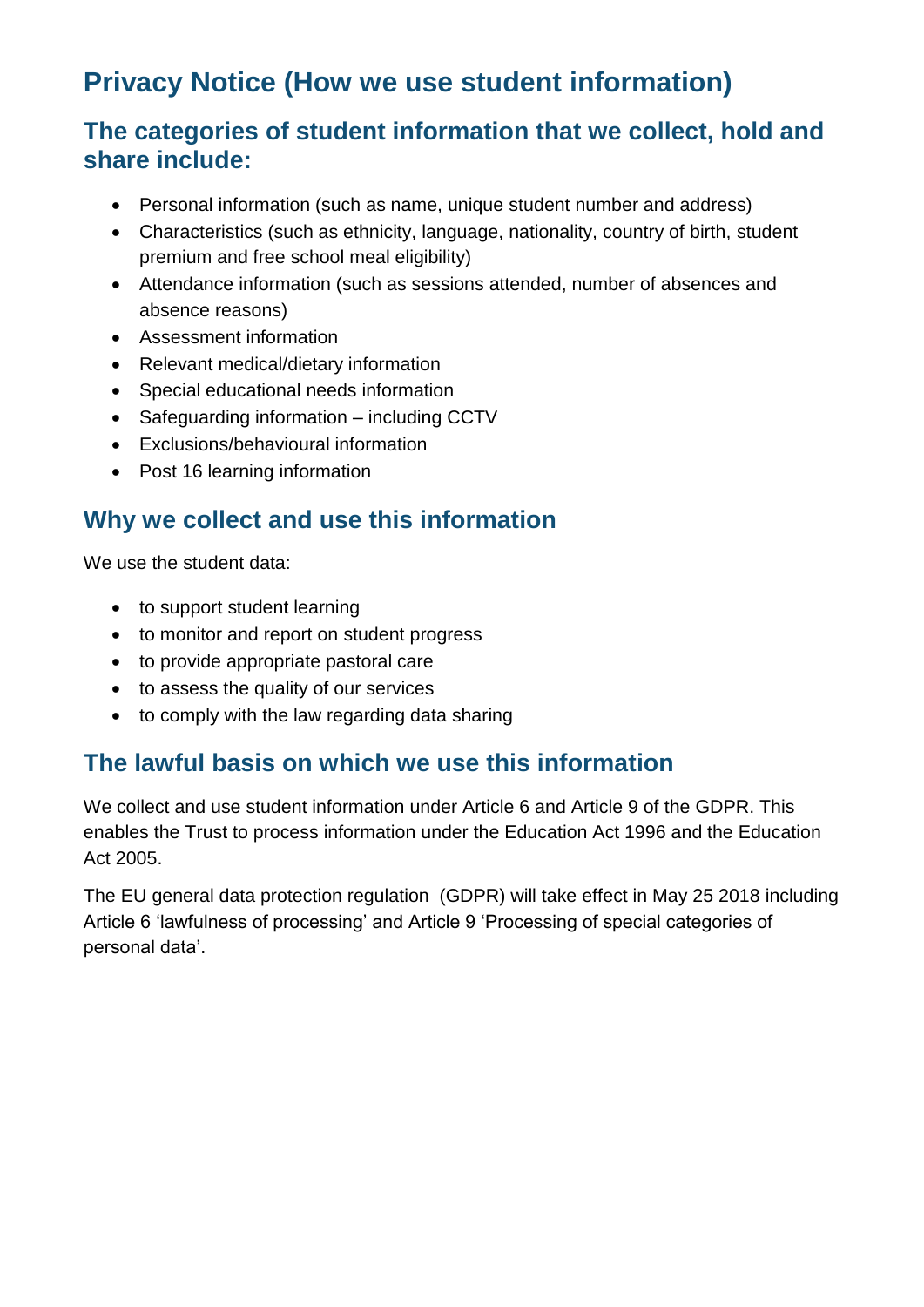## **Collecting student information**

Whilst the majority of student information you provide to us is mandatory, some of it is provided to us on a voluntary basis. In order to comply with the General Data Protection Regulation, we will inform you whether you are required to provide certain student information to us or if you have a choice in this.

#### **Storing student data**

We hold student data up to the date of birth of the student +25 years.

#### **Who we share student information with**

We routinely share student information with:

- Schools that the student's attend after leaving us
- Our local authority
- The Department for Education (DfE)
- Redhill Trust
- School Health
- Social Services
- MASH
- Other educational support services such as SALT

#### **Why we share student information**

We do not share information about our students with anyone without consent unless the law and our policies allow us to do so.

We share students' data with the Department for Education (DfE) on a statutory basis. This data sharing underpins school funding and educational attainment policy and monitoring.

We are required to share information about our students with the (DfE) under regulation 5 of The Education (Information About Individual Students) (England) Regulations 2013.

### **Data collection requirements:**

To find out more about the data collection requirements placed on us by the Department for Education (for example; via the school census) go to [https://www.gov.uk/education/data](https://www.gov.uk/education/data-collection-and-censuses-for-schools)[collection-and-censuses-for-schools.](https://www.gov.uk/education/data-collection-and-censuses-for-schools)

### **Youth support services**

#### **Students aged 13+**

Once our students reach the age of 13, we also pass student information to our local authority and/or provider of youth support services as they have responsibilities in relation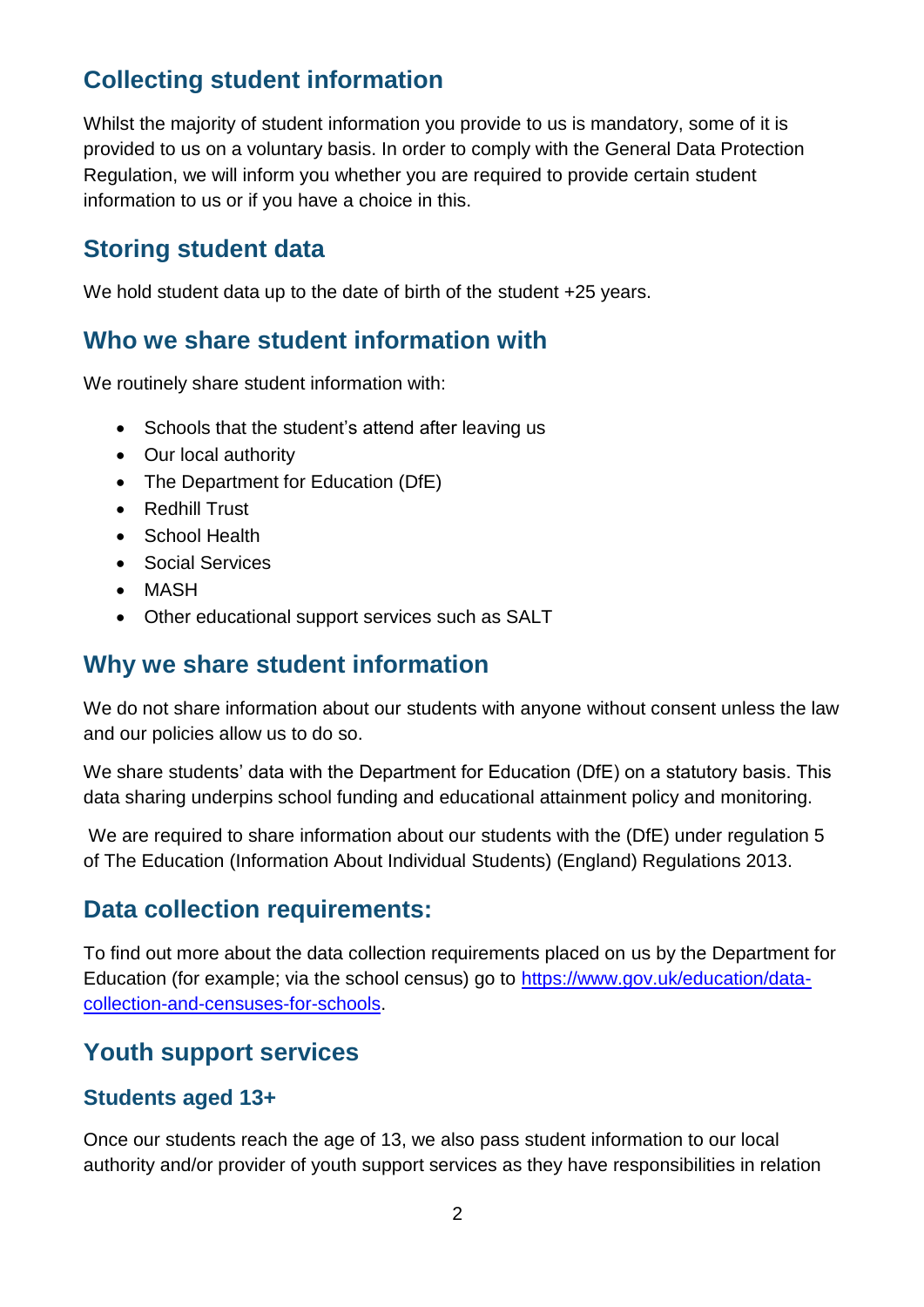to the education or training of 13-19 year olds under section 507B of the Education Act 1996.

This enables them to provide services as follows:

- youth support services
- careers advisers

A parent or guardian can request that **only** their child's name, address and date of birth is passed to their local authority or provider of youth support services by informing us. This right is transferred to the child / student once he/she reaches the age 13.

#### **Students aged 16+**

We will also share certain information about students aged 16+ with our local authority and / or provider of youth support services as they have responsibilities in relation to the education or training of 13-19 year olds under section 507B of the Education Act 1996.

This enables them to provide services as follows:

- post-16 education and training providers
- youth support services
- careers advisers

For more information about services for young people, please visit our local authority website.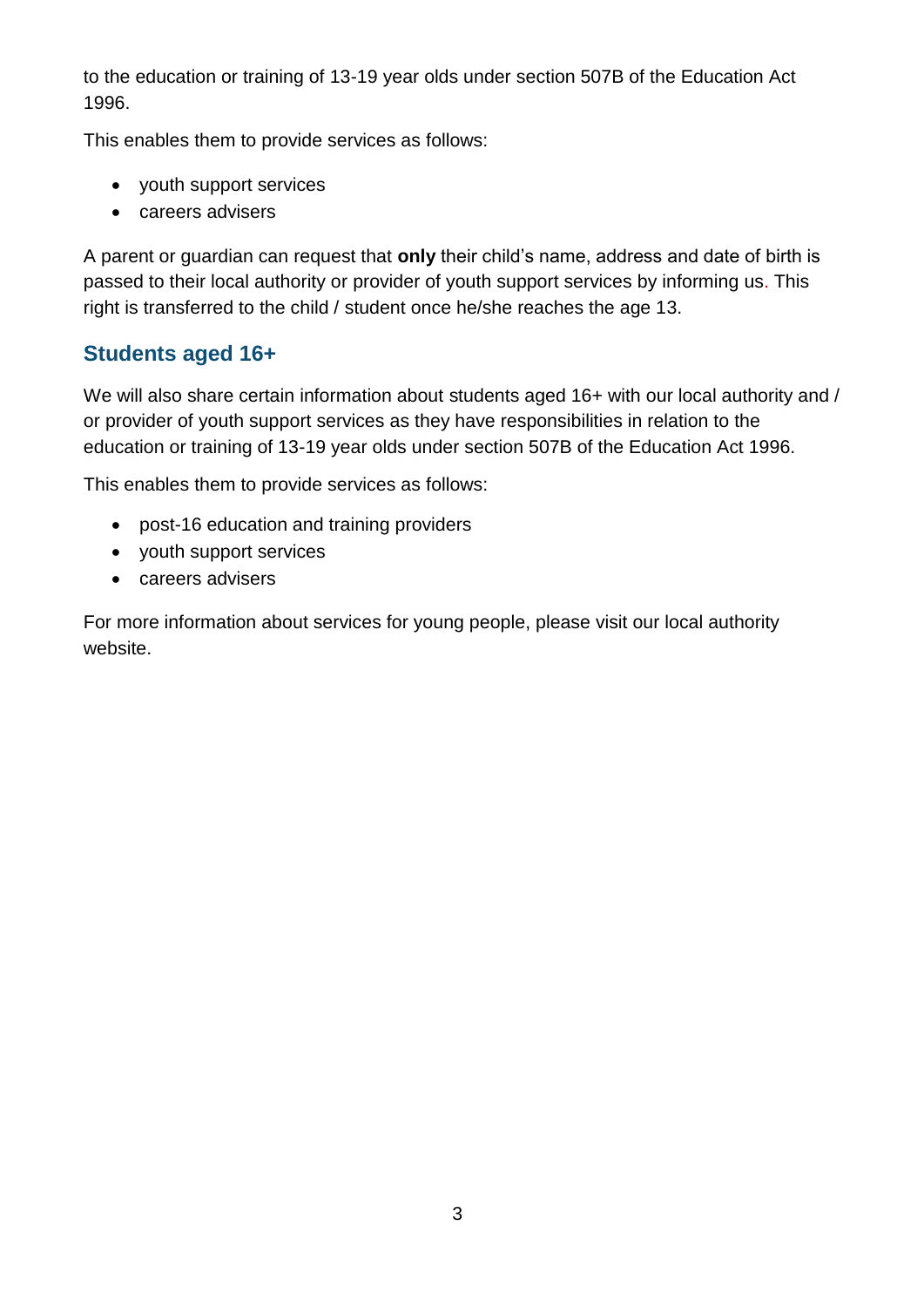# **The National Student Database (NPD)**

The NPD is owned and managed by the Department for Education and contains information about students in schools in England. It provides invaluable evidence on educational performance to inform independent research, as well as studies commissioned by the Department. It is held in electronic format for statistical purposes. This information is securely collected from a range of sources including schools, local authorities and awarding bodies.

We are required by law, to provide information about our students to the DfE as part of statutory data collections such as the school census and early years' census. Some of this information is then stored in the NPD. The law that allows this is the Education (Information About Individual Students) (England) Regulations 2013.

To find out more about the NPD, go to

[https://www.gov.uk/government/publications/national-student-database-user-guide-and](https://www.gov.uk/government/publications/national-pupil-database-user-guide-and-supporting-information)[supporting-information.](https://www.gov.uk/government/publications/national-pupil-database-user-guide-and-supporting-information)

The department may share information about our students from the NPD with third parties who promote the education or well-being of children in England by:

- conducting research or analysis
- producing statistics
- providing information, advice or guidance

The Department has robust processes in place to ensure the confidentiality of our data is maintained and there are stringent controls in place regarding access and use of the data. Decisions on whether DfE releases data to third parties are subject to a strict approval process and based on a detailed assessment of:

- who is requesting the data
- the purpose for which it is required
- the level and sensitivity of data requested: and
- the arrangements in place to store and handle the data

To be granted access to student information, organisations must comply with strict terms and conditions covering the confidentiality and handling of the data, security arrangements and retention and use of the data.

For more information about the department's data sharing process, please visit: <https://www.gov.uk/data-protection-how-we-collect-and-share-research-data>

For information about which organisations the department has provided student information, (and for which project), please visit the following website: [https://www.gov.uk/government/publications/national-student-database-requests-received](https://www.gov.uk/government/publications/national-pupil-database-requests-received)

To contact DfE:<https://www.gov.uk/contact-dfe>